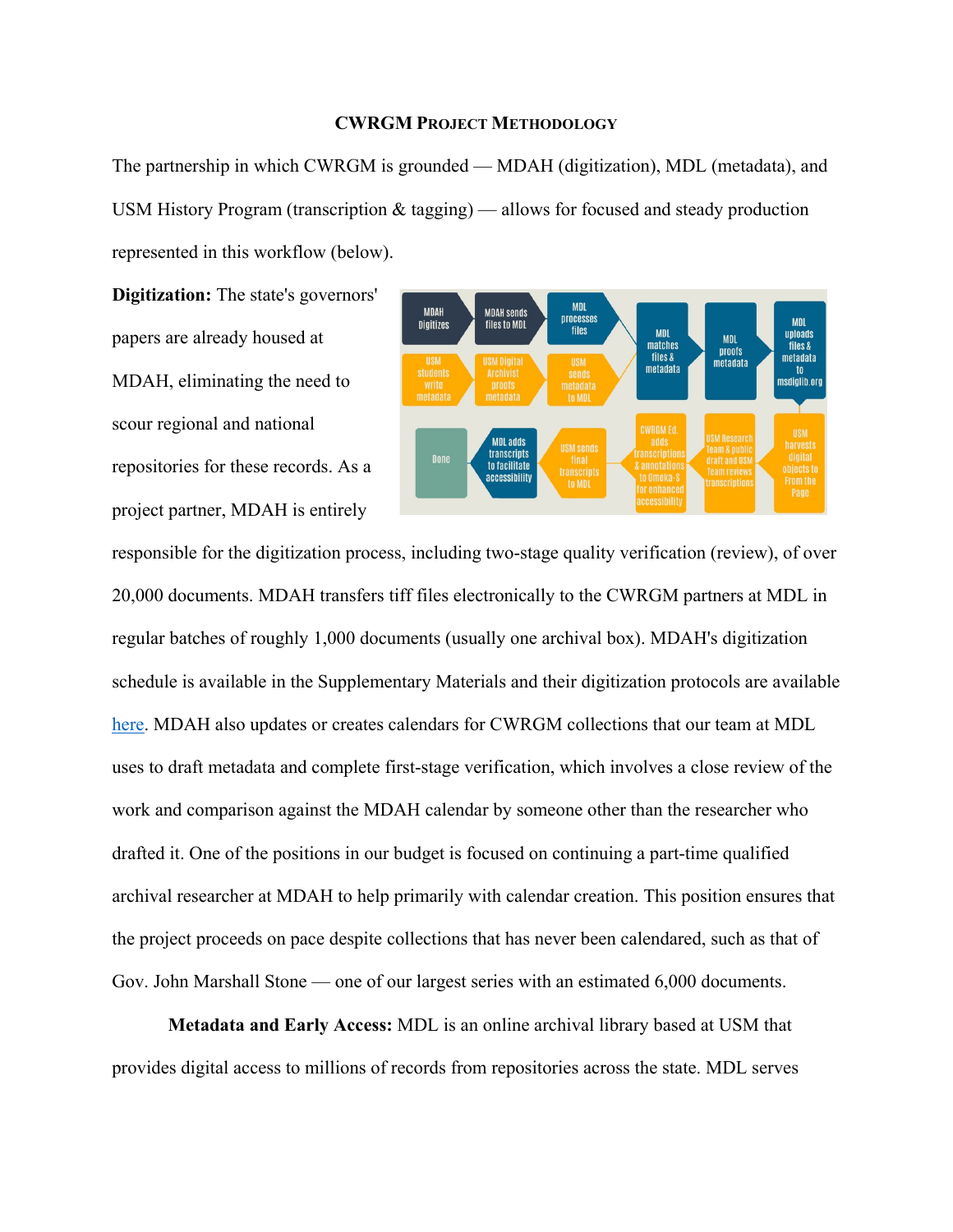CWRGM as a digital repository for the electronic surrogates of the digitized document shared by MDAH. When MDAH sends digital access files to MDL via a secured File Transfer server, MDL assistant director Elizabeth La Beaud and MDL staff convert them to JPEG format and match, name, and folder the files with their metadata.<sup>[1](#page-1-0)</sup> Much of La Beaud's work has been inkind in the past, but CWRGM has started to pay her to dedicate additional, outside hours to the project because of her critical role in our productivity (see more below).

CWRGM's Visiting Digital Archivist Austin Justice oversees the creation and two-stage verification of metadata following [CWRGM metadata protocols](https://cwrgm.org/page/editorial-process) based on the Dublin Core standard (ISO 15836-1:[2](#page-1-1)017).<sup>2</sup> CWRGM student researchers are trained by Justice for this work using these protocols, a customized spreadsheet template, and training videos Justice developed for the project, as well as Zoom training sessions with repeated feedback on work during early training stages. These researchers draft metadata MDAH calendars, updating item descriptions with language that is appropriate in the modern age. In weekly batches, the first reviewer, who cannot also be the person who drafted the metadata (to ensure a fresh set of eyes on the work), analyzes the completed metadata using Google-refine's text facet and Microsoft Excel's pivot tables to identify any inputs that do not conform to MDL's Metadata Best Practices and CWRGM Metadata Protocols. Any concerns are recorded in an issues spreadsheet and returned to the metadata creator for correction. Once all the records in a batch are approved, the metadata goes on to a second reviewer (different from the first and the creator) who double-checks the metadata for conformity and accuracy, again using Google-refine's text facet and Microsoft

<sup>&</sup>lt;sup>1</sup> La Beaud is a permanent staff member at USM Libraries/USM.

<span id="page-1-1"></span><span id="page-1-0"></span><sup>2</sup> Justice's position was originally funded by the Watson-Brown Foundation, and is currently funded through June 2022 through CWRGM's NEH grant.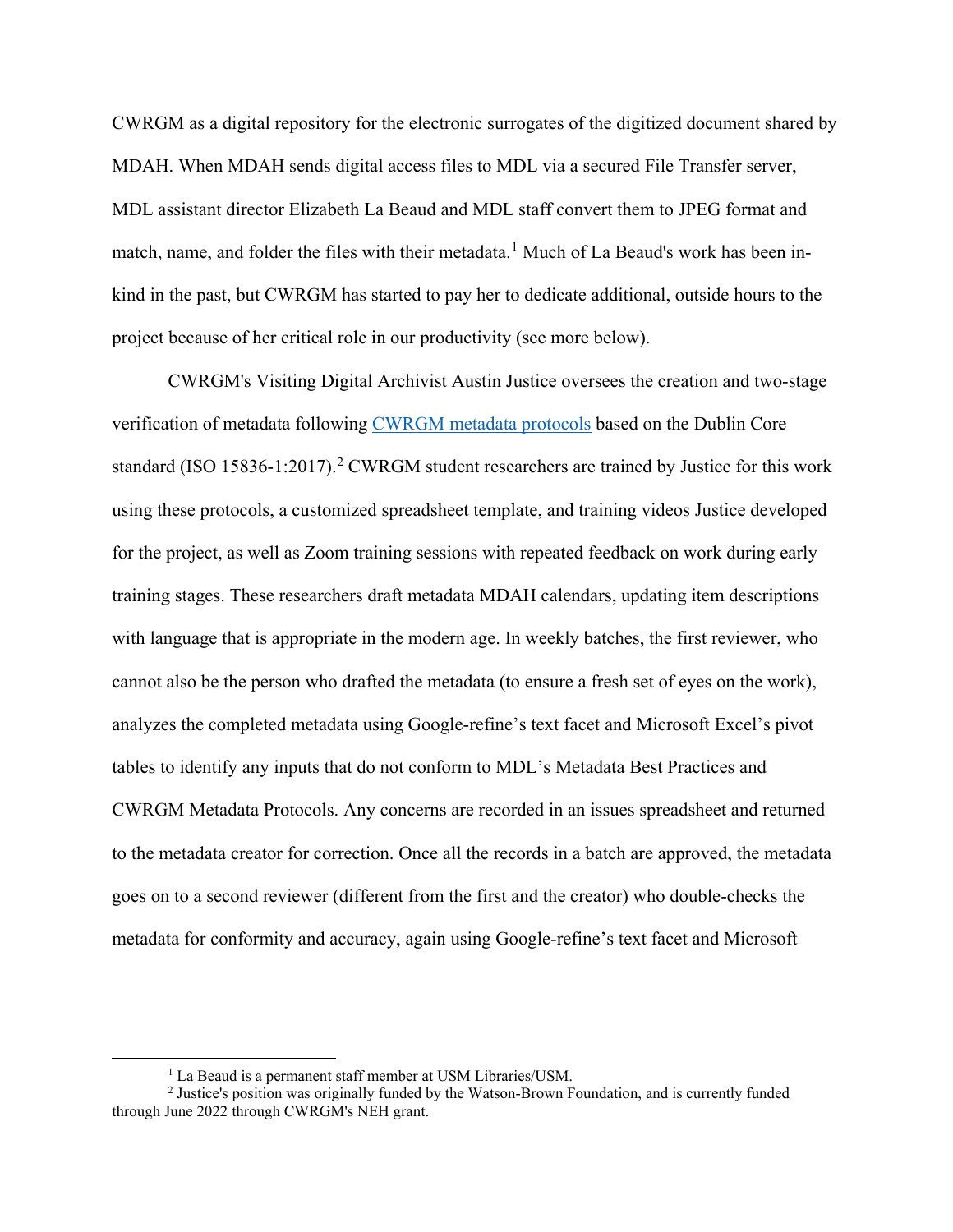Excel's pivot tables. This reviewer also compares the reviewed metadata against the actual digitized document to increase accuracy.

 CWRGM benefits from a graduate research assistant pulled from the USM History program fully dedicated to the project. This individual helps with metadata review and assists with uploading digital document files with metadata to MDL, which then allows for uploading to From the Page where all transcription and enhanced subject tagging takes place. When time allows, the GRA also assists with transcription and tagging. This, too, has proven to be a critically important position that helps us avoid log-jams in the workflow.

 When digitized documents have verified metadata, MDL provides the public with the earliest possible access to these items, earlier than if the project had to wait for transcriptions and enhanced subject tagging features to be drafted and reviewed. MDL and/or the CWRGM GRA uploads new batches of documents at a minimum of every other week, while the discovery index updates automatically on a nightly basis. But MDL cannot host enrichments such as enhanced subject tagging (discussed below) that dramatically improve document discoverability. That is why CWRGM digital developer Anneliese Dehner designed an Omeka-S site for the project that launched with our first 2,000 documents in June 2021.<sup>[3](#page-2-0)</sup> When MDL has 250 more documents at its site than we do at CWRGM.org, we include a link at the Omeka-S site called "Sneak Peek" and publicize this via social media to alert users that they can view digital files, without transcriptions or subject tagging, at MDL. Usually, though, the team is able to keep up with transcriptions, and we turn off "Sneak Peek" to avoid confusing people about the best location to view files.

<span id="page-2-0"></span><sup>&</sup>lt;sup>3</sup> This work by Dehner in 2020-2021 was NEH funded. She proved so critical to the project for continued discoverability features for the site that we continued her funding since July 2021 through NHPRC.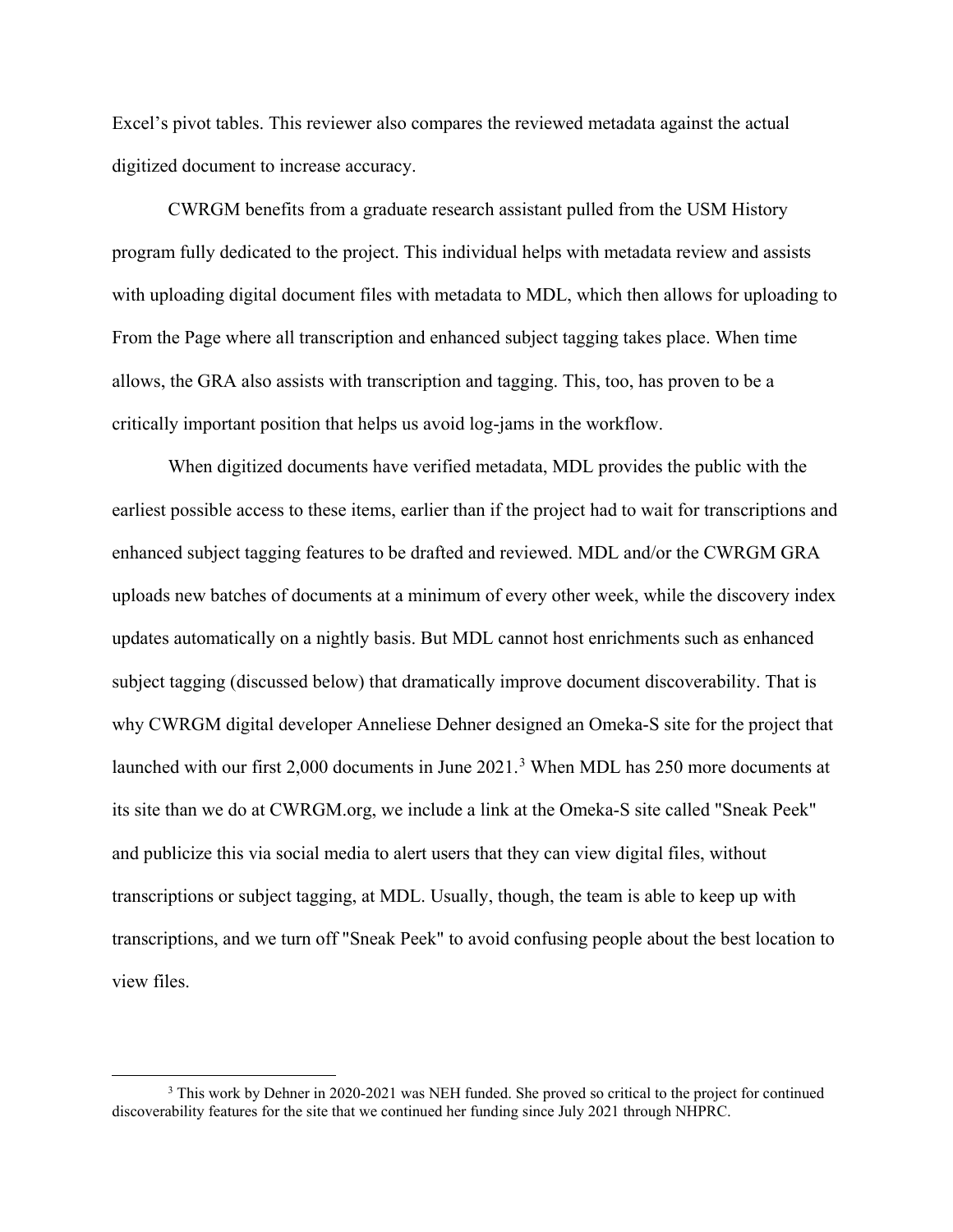**Transcription and Tagging/Enhanced subject tagging features:** Once MDL provides a CSV file for uploading digital document files and verified metadata, CWRGM Senior Assistant Editor Lindsey Peterson uploads these to [CWRGM's home at From the Page](https://fromthepage.com/cwrgm/cwrgm-public) (FtP). Transcriptions are drafted by volunteers and our team, and all of these go through a review process *by trained team members only* that follow CWRGM [Transcription and Tagging](https://cwrgm.org/page/editorial-process)  [Protocols,](https://cwrgm.org/page/editorial-process) with second-stage review conducted by a senior researcher, Peterson, and Ural. As with metadata, all levels of verification are done by different members of the research team, and all student researchers go through detailed training with Peterson that includes reviewing protocols and videos and Zoom lessons with regular feedback in their first few weeks followed by weekly meetings with Peterson and Ural throughout the semester. This training is grounded in [Documentary Editing literature](https://www.documentaryediting.org/wordpress/?page_id=491) and in close consultation our protocols.

When CWRGM staff create or review transcriptions, they add **enhanced subject tagging features** in From the Page that significantly enhance the discoverability of our documents. These tags are tied to the following eight categories: people, places, organizations and businesses, events, occupations, military units, vital statistics, and social identifiers. Most of those categories are self-explanatory; they help users with diverse research interests understand how the collection might be of use to them and how to locate documents of interest. CWRGM director Ural created the last category, "social identifiers," in close cooperation with Senior Editor Peterson to spotlight the experiences of individuals whose voices are often unheard in history, including the enslaved, free and freed people of color, widows, veterans (especially enlisted men), and impoverished individuals. These tags also help users think about new ways to access the collection, suggesting terms like arrest, orphans, impoverished people, and mental illness. Visitors may not think about studying criminal justice or physical disabilities at CWRGM, but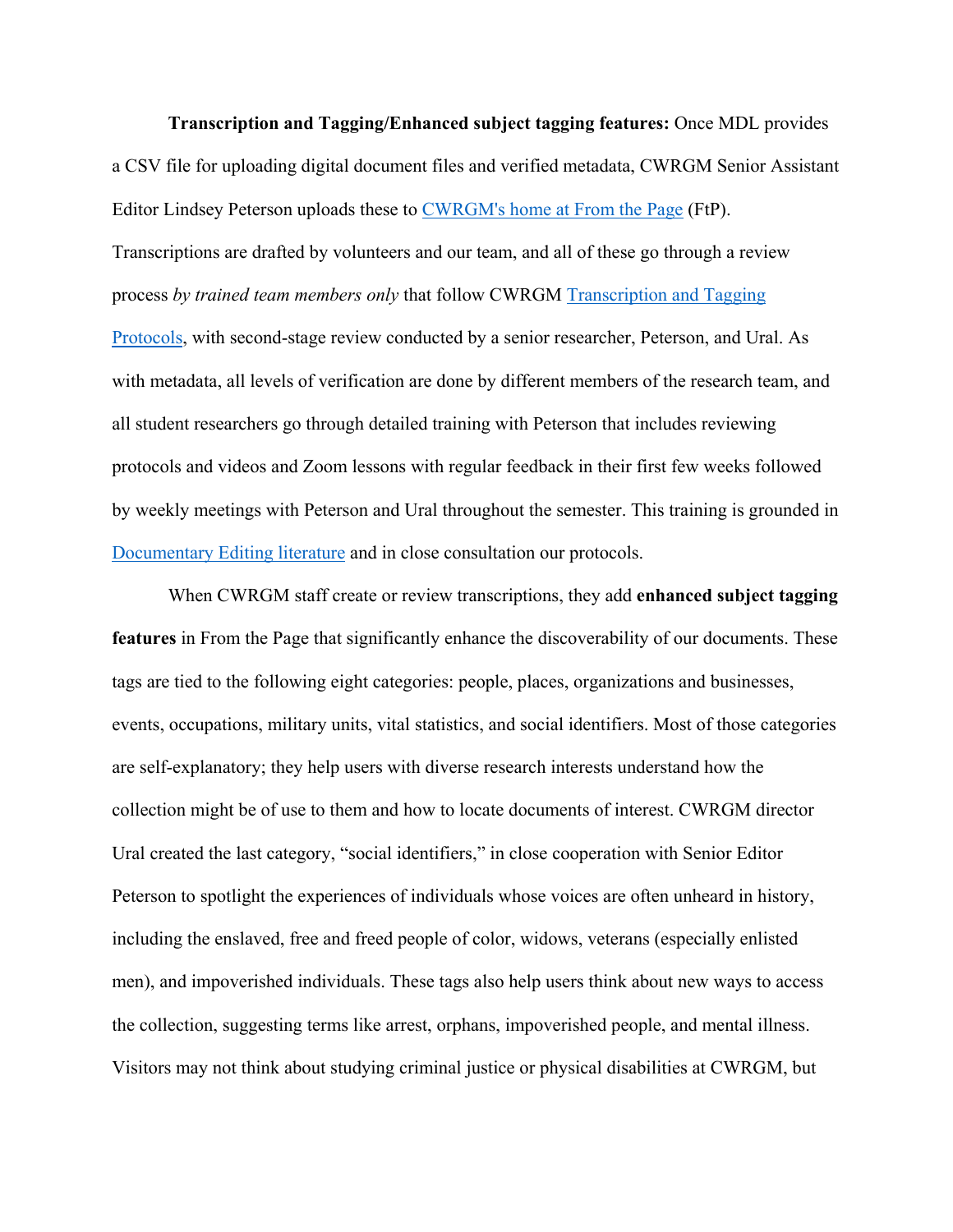our tagging features remind users of exactly how many documents exist that address these topics and offer easy access to them. Available geocoordinates are added in the tagging process for any place, organizations and businesses, and event so these will be ready for future CWRGM mapping projects.

 **Selection and Arrangement:** All of the 20,000 documents of the CWRGM governors' Correspondence and Papers, Military Telegrams, Letters and Petitions, and Executive Journals from 1859-1882 are included in this comprehensive digital documentary edition. In all cases, original documents are digitized to provide high-quality images for scholars and researchers. We did not know if we could include this for the tightly-bound Executive Journals, but thanks to a recent digital scanner purchase at MDAH, those, too, will feature high-resolution images that meet archival standards. The only items eliminated from this otherwise comprehensive project are duplicate documents such as copies of letters and receipts that comprise an estimated one percent of the entire collection. These duplicates are tracked internally in the calendar indexes maintained at MDAH. Because these collections are all government records that are in the public domain, they are free of copyright restrictions/required permissions, and MDAH's traditional digitization fees are part of their in-kind contributions to this grant.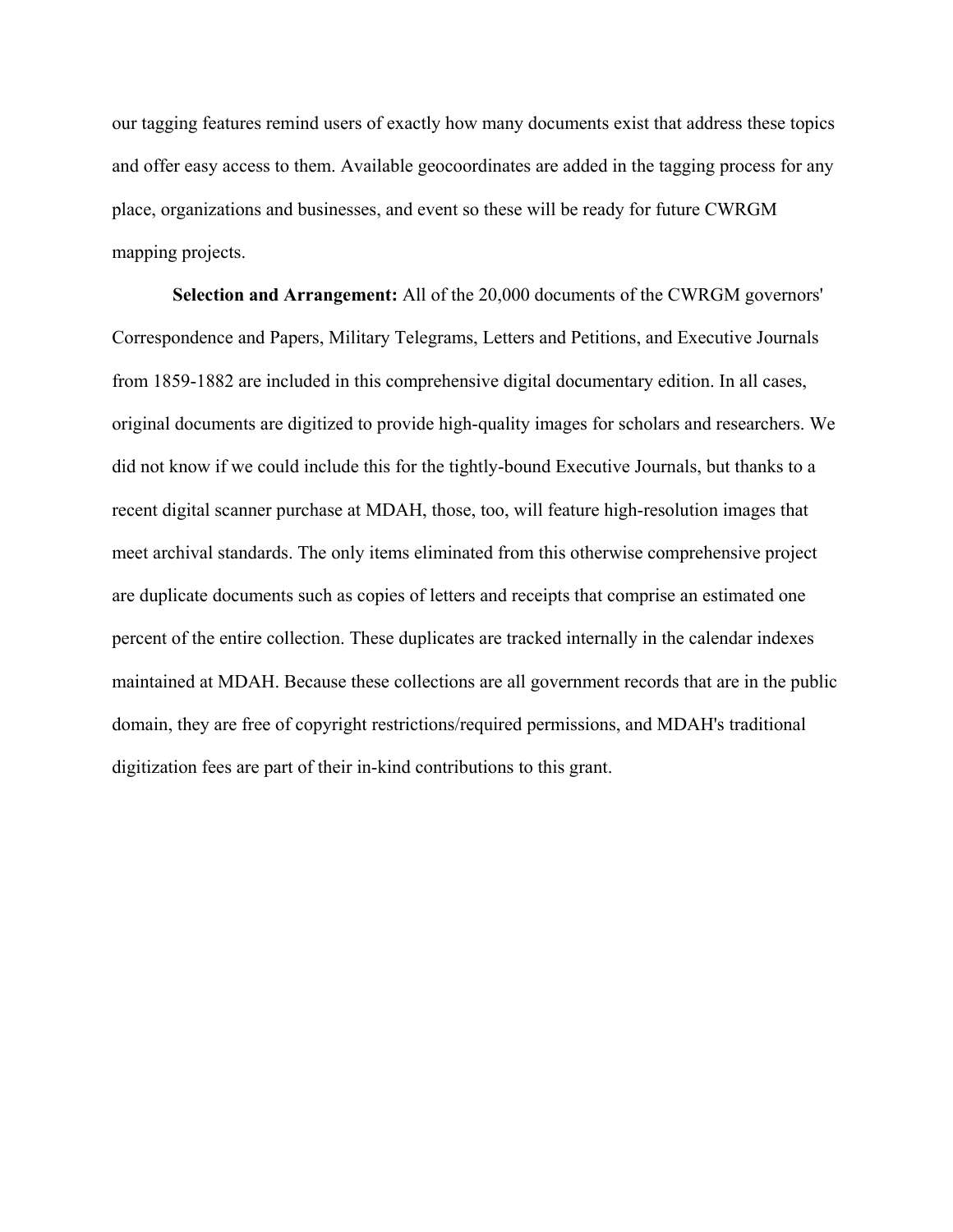**4. Publishing Methods:** The [Omeka S home for CWRGM](https://cwrgm.org/) (cwrgm.org) launched with the first 2,000 digitized documents with verified metadata, transcriptions, and enhanced subject tagging features in June 2021, and it offers users multiple approaches to accessing the collection. Digital developer Anneliese Dehner's design of the CWRGM Omeka S site (NEH funded, 2020-2021;



NHPRC funded 2020-2022) allows visitors to conduct advanced keywords and date or [date range searches.](https://cwrgm.org/item/search) Users can also [browse](https://cwrgm.org/page/series-box-folder)  [the collection by box and folder](https://cwrgm.org/page/series-box-folder) 

## [arrangement,](https://cwrgm.org/page/series-box-folder) simulating a scholar's research

in the archives, including the availability of finding aids. Users can explore the eight subject categories that include occupations, organizations and businesses, vital statistics, and commonly used social identifiers, that help non-experts find items of interest (and those they may not have realized they could locate). There is also a short essay titled ["How to Get](https://cwrgm.org/page/get-started)  [Started"](https://cwrgm.org/page/get-started) that is linked next to the search bar that appears on every page.

 When viewing a document transcription, visitors can click on any tagged word in the transcription to connect to every other document currently at [CWRGM.org](https://cwrgm.org/) that contains

| ОССЛЕДИТЕ у РЕПТСИЛНОМ ЛАВКЕ ФИЛАНТО-МЕБЕЛИЧНОСКЛАСИНСКУ РЕТТИВ, ДИКАВКУ м, «Мар                                                                       |                                                                                                                   |
|--------------------------------------------------------------------------------------------------------------------------------------------------------|-------------------------------------------------------------------------------------------------------------------|
|                                                                                                                                                        | <b>Page of</b>                                                                                                    |
| To the Existen                                                                                                                                         | To His Excellency                                                                                                 |
|                                                                                                                                                        | GoV. L.L. Potton,                                                                                                 |
| $-120$                                                                                                                                                 |                                                                                                                   |
|                                                                                                                                                        | Your Puttioner having neticed that the legislature has                                                            |
| $46 - 10$                                                                                                                                              | intential you with discretionary "power" in making<br>excesp-tions when your judgment approves 1 here lay         |
|                                                                                                                                                        | my cars before you with the logic that the reasons upon                                                           |
|                                                                                                                                                        | which I have my application may justify you in granting                                                           |
|                                                                                                                                                        | me an exemption-(gap) Lats forty two years of age and                                                             |
|                                                                                                                                                        | have been in the service of the state since the militia-<br>were first called out-1 am a slave owner and have to- |
| t. de                                                                                                                                                  | leave my family and <u>negroes</u> at home without a single                                                       |
| z,                                                                                                                                                     | white male on the preceious, I am the administrator of                                                            |
| 近<br>$\circ$                                                                                                                                           | my methors output, consisting of about sixtuou memory.                                                            |
|                                                                                                                                                        | sponstich two display. Enslaved people                                                                            |
| $1 + 2 - F + 3$                                                                                                                                        | living, there being no ref.                                                                                       |
|                                                                                                                                                        | all of my brothers being in the Confederate Army-1 am                                                             |
|                                                                                                                                                        | thus forced to leave all the forsales of my family at home,<br>at the mercy of rey own as well as other negons.   |
|                                                                                                                                                        | Page 2                                                                                                            |
|                                                                                                                                                        | and my negroes to work or not as they choose-1                                                                    |
|                                                                                                                                                        | ensinessly believe that I can do mass for the cause by                                                            |
| Document Network<br>Document Metadata                                                                                                                  | remaining at home and attendig to the negrees under                                                               |
| Each transmitted document contains links that connect it to other documents.                                                                           | my control than I can as one of the refit is in the field-                                                        |
| on the came topic in the callection.                                                                                                                   | Very Respectfully,                                                                                                |
|                                                                                                                                                        | year Patitional                                                                                                   |
| People                                                                                                                                                 | <b>Ebert Shifty</b>                                                                                               |
|                                                                                                                                                        | <sup>2</sup> Min <sup>3</sup> luttalies                                                                           |
| Follow, John James, allegality $\bigcup_{i=1}^n\mathrm{Erob}_{\mathcal{D}_i} \mathbb{E}[\ker\mathbb{E}_i] = \mathbb{E}_{\mathrm{dist}}(\mathcal{F}_i)$ | Gueala                                                                                                            |
| $\text{Dess}_\lambda(\text{bin}) = \text{Dess}_\lambda(\text{bin})$<br>Henningaug, M.<br>Streamt, John                                                 | Madison Co, Mice                                                                                                  |
|                                                                                                                                                        | hdy salt 180s.                                                                                                    |
| Model T.J. MANIFER                                                                                                                                     | We the undersigned recommend the above named Elbert                                                               |
|                                                                                                                                                        | Shelby for comprison                                                                                              |
| Events                                                                                                                                                 | F. Rassell                                                                                                        |
|                                                                                                                                                        | E. H. Anderson,                                                                                                   |
| Military service memplion <b>Bearating and reliatenest</b>                                                                                             | John Drar                                                                                                         |
|                                                                                                                                                        | W. Hexisgeas                                                                                                      |
| Military Units                                                                                                                                         | John Stewart<br>T. L. Mindell                                                                                     |
|                                                                                                                                                        |                                                                                                                   |
| Comfederate States of America: Army Ministry Minister                                                                                                  | W. M"WER-                                                                                                         |
| Montangel Militia Infantry Battalier, int (ditte ship)                                                                                                 | $P_{ABC}$<br>application of Klbort Shelby                                                                         |
|                                                                                                                                                        |                                                                                                                   |
| Organizations and Businesses                                                                                                                           | Gov <sup>n</sup> 3.1, Perman                                                                                      |
| Musinippi Legislator                                                                                                                                   |                                                                                                                   |
| Places                                                                                                                                                 |                                                                                                                   |
| $\langle \dim \mathrm{stab}\,(\mathrm{Max}\,\} \rangle = \langle \dim \mathrm{Fun}\,\mathrm{Conv}(\mathrm{Sym}\,\} )\, \langle \mathrm{Max}\,\rangle$  |                                                                                                                   |
|                                                                                                                                                        |                                                                                                                   |
| Social Identifiers                                                                                                                                     |                                                                                                                   |
| Misson Americans - Embershprophe - Military Families                                                                                                   |                                                                                                                   |
| Tarrividen                                                                                                                                             |                                                                                                                   |
|                                                                                                                                                        |                                                                                                                   |
| Vital Statistics                                                                                                                                       |                                                                                                                   |
| <b>Marier</b>                                                                                                                                          |                                                                                                                   |

that term. The features also provide students with suggested word usage when encountering racial slurs in transcriptions. See, for example, where the cursor hovers over the word "negroes" and the term "Enslaved people" appears. Our suggested terminology varies based on the